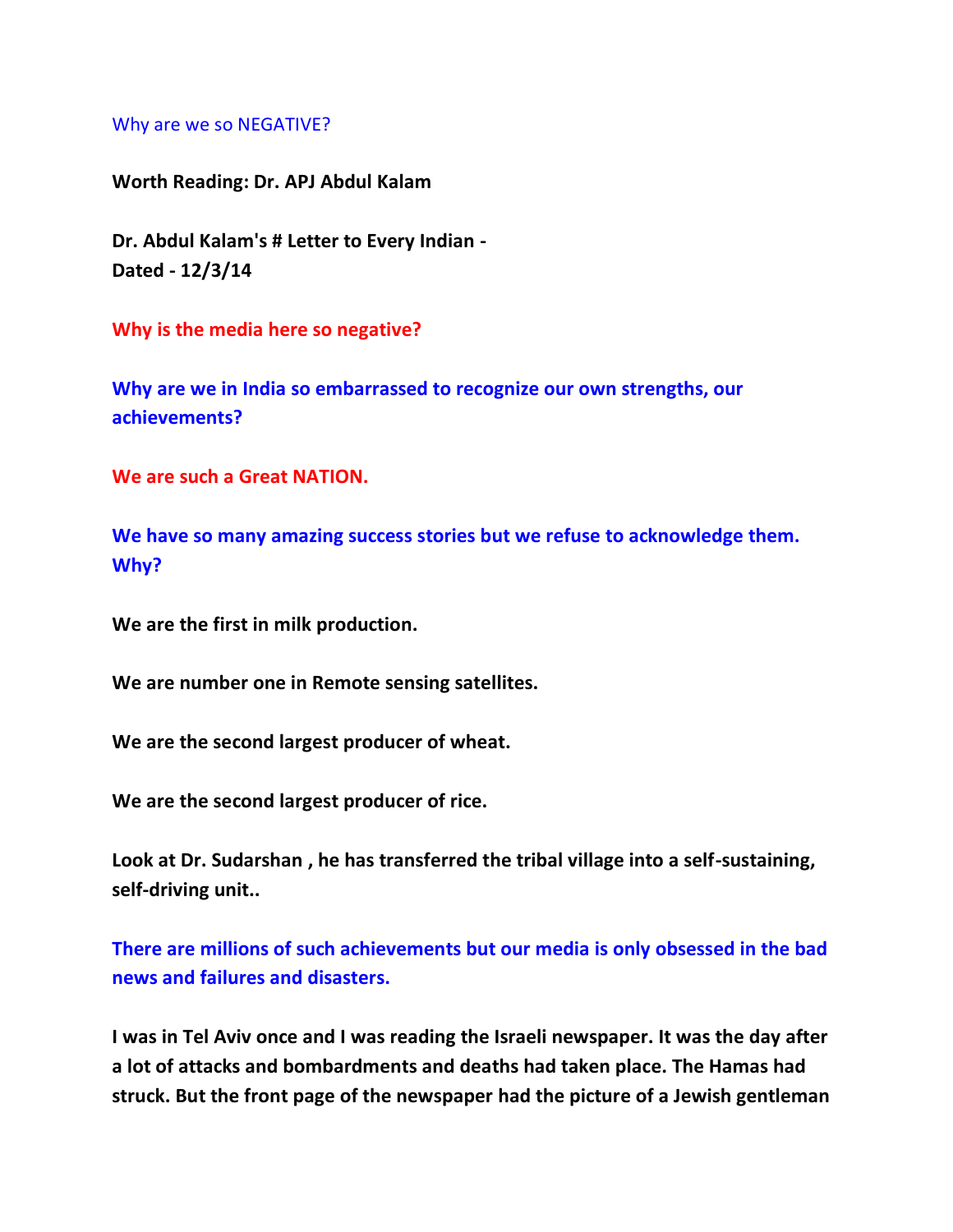**who in five years had transformed his desert into an orchid and a granary. It was this inspiring picture that everyone woke up to. The gory details of killings, bombardments, deaths, were inside in the newspaper, buried among other news. In India we only read about death, sickness, terrorism, crime. Why are we so NEGATIVE?**

**Another question: Why are we, as a nation so obsessed with foreign things?**

**We want foreign T.Vs, We want foreign shirts. We want foreign technology. Why this obsession with everything imported.**

**Do we not realize that self-respect comes with self-reliance?**

**I was in Hyderabad giving this lecture, when a 14 year old girl asked me for my autograph. I asked her what her goal in life is.. She replied: I want to live in a developed India.**

**For her, you and I will have to build this developed India.**

**You must proclaim. India is not an under-developed nation; it is a highly developed nation...**

**YOU say that our government is inefficient.**

**YOU say that our laws are too old.**

**YOU say that the municipality does not pick up the garbage.**

**YOU say that the phones don't work, the railways are a joke. The airline is the worst in the world, mails never reach their destination.**

**YOU say that our country has been fed to the dogs and is the absolute pits.**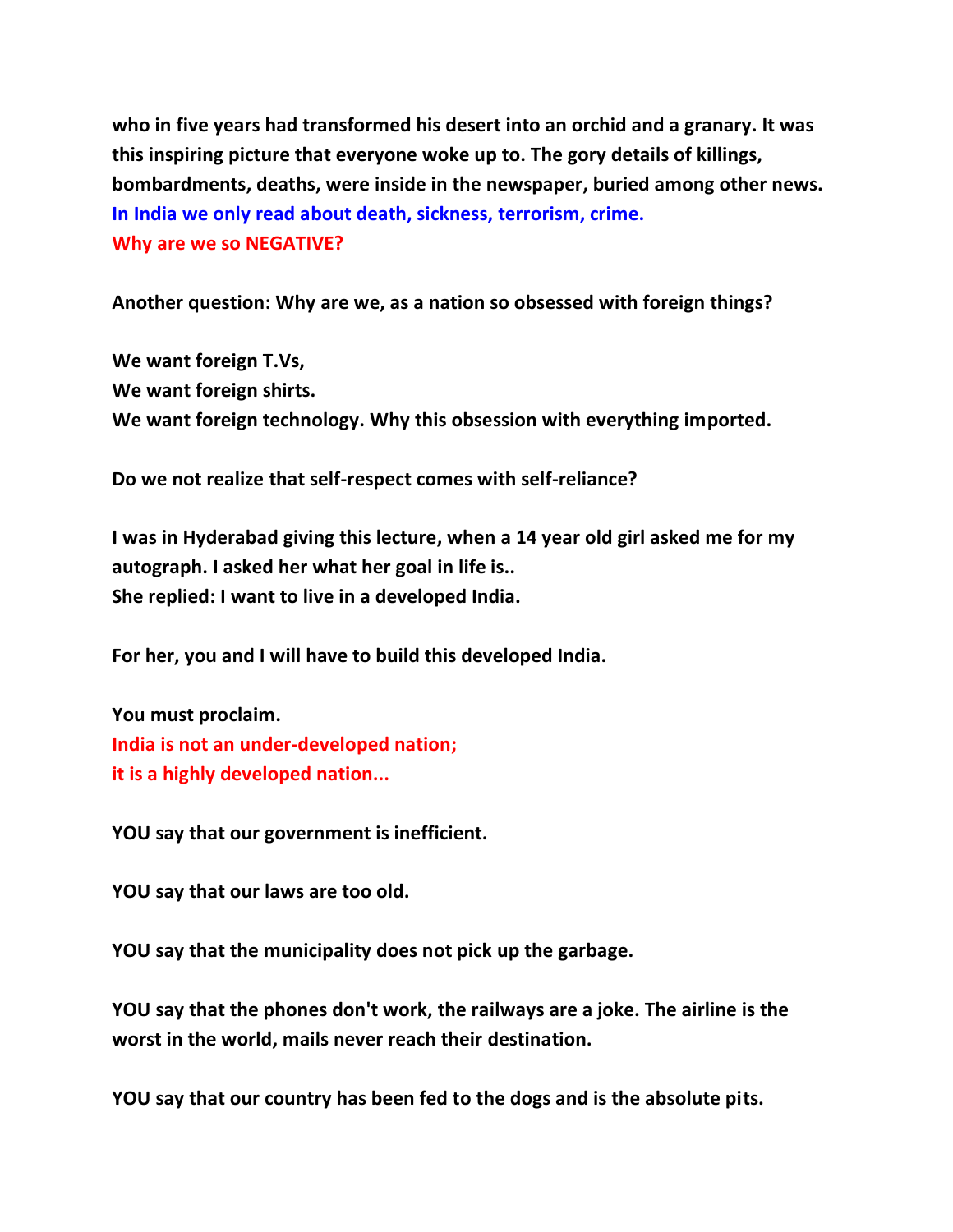**YOU say, say and say..**

**What do YOU do about it?**

**Take a person on his way to Singapore. Give him a name - 'YOURS'. Give him a face - 'YOURS'. YOU walk out of the airport and you are at your International best.**

**In Singapore you don't throw cigarette butts on the roads or eat in the stores.**

**YOU are as proud of their Underground links as they are.. You pay \$5 (approx. Rs.. 60) to drive through Orchard Road (equivalent of Mahim Causeway or Pedder Road) between 5 PM and 8 PM.**

**YOU come back to the parking lot to punch your parking ticket if you have over stayed in a restaurant or a shopping mall irrespective of your status identity… In Singapore you don't say anything, DO YOU?**

**YOU wouldn't dare to eat in public during Ramadan, in Dubai ..**

**YOU would not dare to go out without your head covered in Jeddah.**

**YOU would not dare to buy an employee of the telephone exchange in London at 10 pounds (Rs..650) a month to, 'see to it that my STD and ISD calls are billed to someone else.**

**YOU would not dare to speed beyond 55 mph (88 km/h) in Washington and then tell the traffic cop, 'Jaanta hai main kaun hoon (Do you know who I am?). I am so and so's son. Take your two bucks and get lost.'**

**YOU wouldn't chuck an empty coconut shell anywhere other than the garbage pail on the beaches in Australia and New Zealand ..**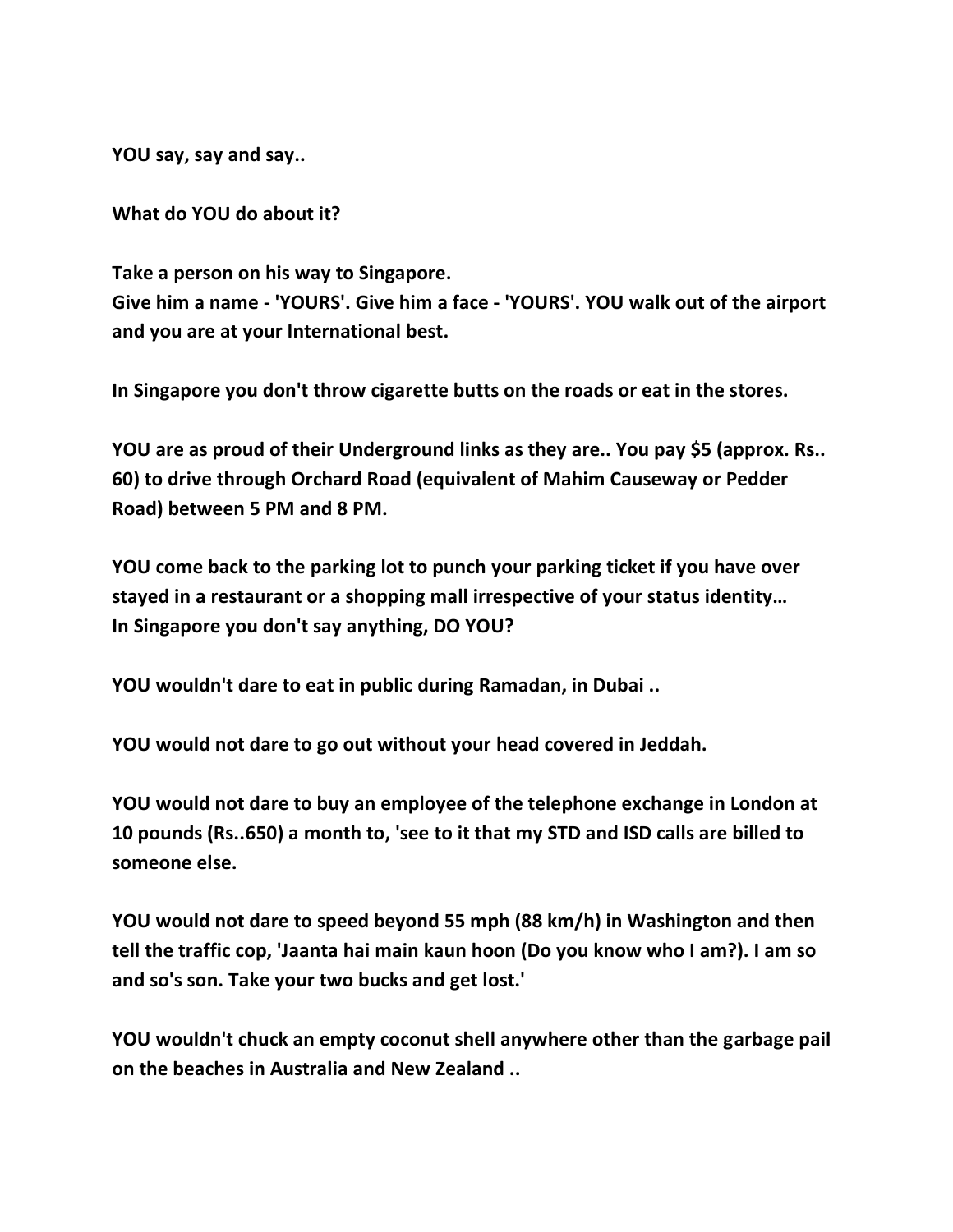**Why don't YOU spit Paan on the streets of Tokyo?**

**Why don't YOU use examination jockeys or buy fake certificates in Boston ??? We are still talking of the same YOU.**

**YOU who can respect and conform to a foreign system in other countries but cannot in your own.**

**YOU who will throw papers and cigarettes on the road the moment you touch Indian ground.**

**If you can be an involved and appreciative citizen in an alien country, Why cannot you be the same here in India ?**

**In America every dog owner has to clean up after his pet has done the job. Same in Japan ..**

**Will the Indian citizen do that here?**

**We go to the polls to choose a government and after that forfeit all responsibility.**

**We sit back wanting to be pampered and expect the government to do everything for us whilst our contribution is totally negative.**

**We expect the government to clean up but we are not going to stop chucking garbage all over the place nor are we going to stop to pick a up a stray piece of paper and throw it in the bin.**

**We expect the railways to provide clean bathrooms but we are not going to learn the proper use of bathrooms.**

**We want Indian Airlines and Air India to provide the best of food and toiletries but we are not going to stop pilfering at the least opportunity.This applies even to the staff who is known not to pass on the service to the public.**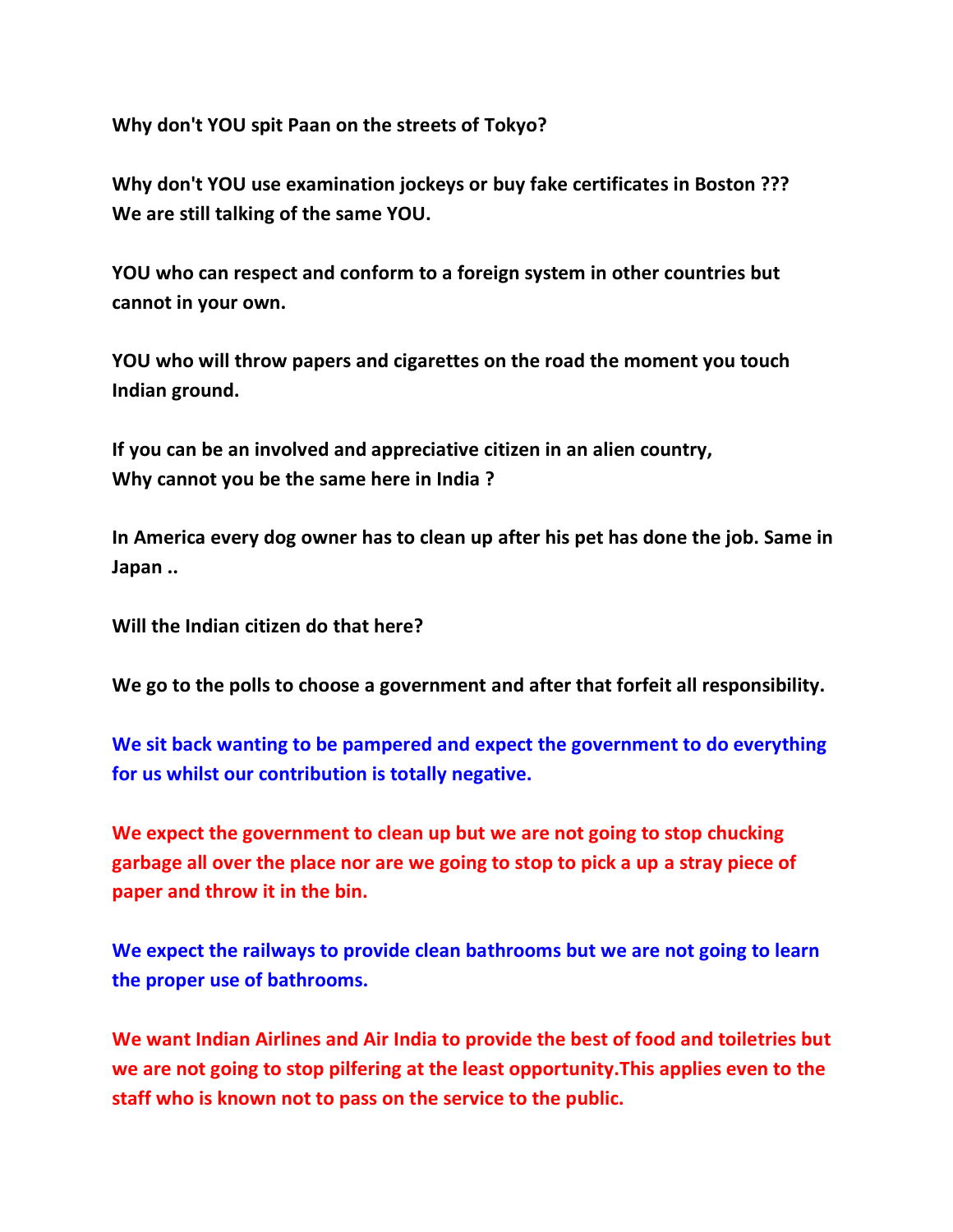**When it comes to burning social issues like those related to women, dowry, girl child! and others what do we do?**

**We make loud drawing room protestations and continue to do the reverse at home.**

## **OUR EXCUSE?**

**'It's the whole system which has to change, how will it matter if I alone forego my sons' rights to a dowry.'**

**So who's going to change the system?**

## **What does a system consist of?**

**Very conveniently for us it consists of our neighbours, other households, other cities, other communities and the government.**

**But definitely not ME & YOU.**

**When it comes to us actually making a positive contribution to the system we lock ourselves along with our families into a safe cocoon and look into the distance at countries far away and wait for a Mr.CLEAN to come along & work miracles for us with a majestic sweep of his hand or we leave the country and run away like lazy cowards hounded by our fears we run to America to bask in their glory and praise their system. When New York becomes insecure we run to England. When England experiences unemployment, we take the next flight out to the Gulf. When the Gulf is war struck, we demand to be rescued and brought home by the Indian government.**

**Everybody is out to abuse and rape the country.**

## **Nobody thinks of feeding the system.**

**Our conscience is mortgaged to money.**

**Dear Indians, The article is highly thought inductive, calls for a great deal of introspection and pricks one's conscience too…..**